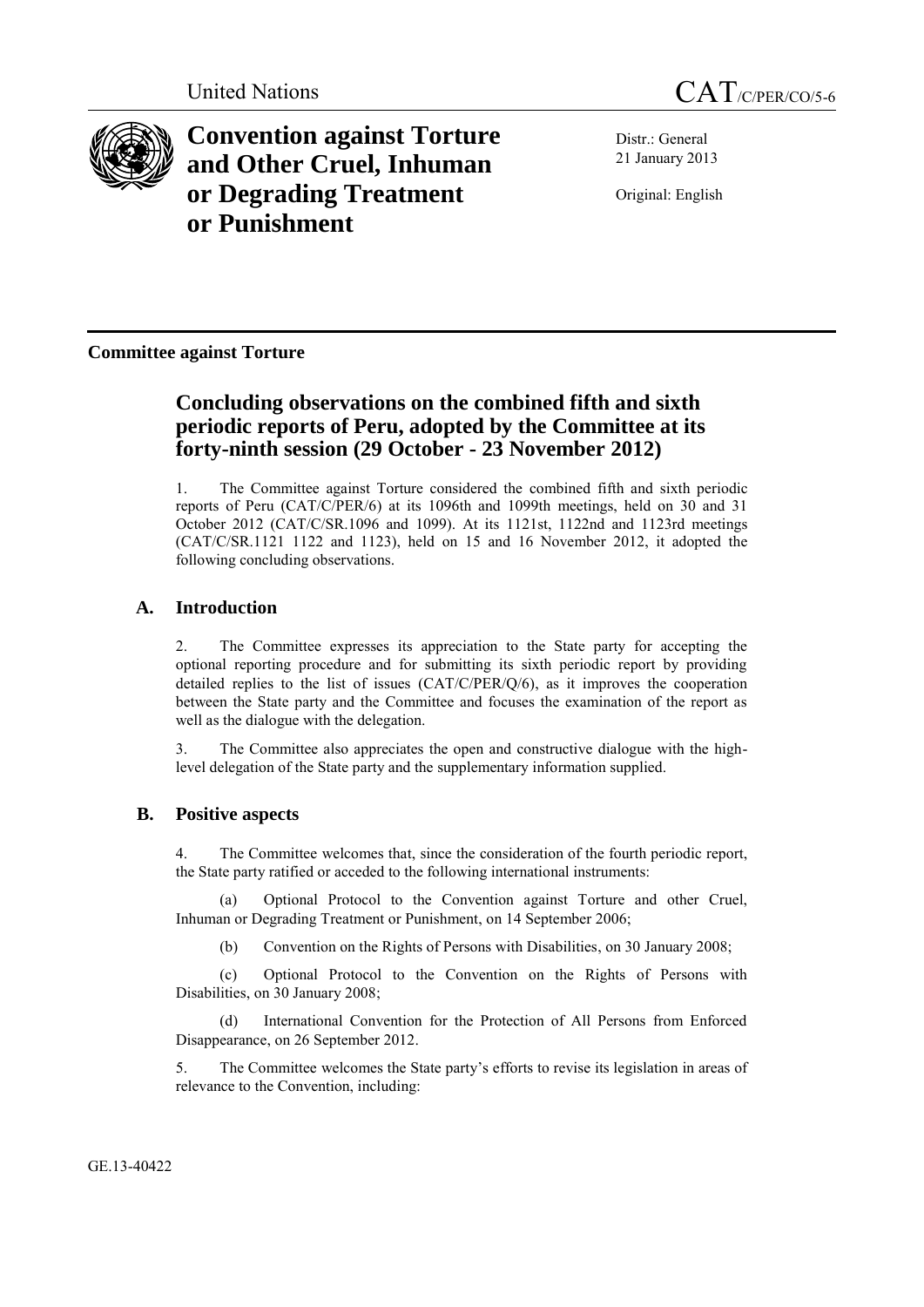(a) Entry into force in July 2006 of the new Code of Criminal Procedure, adopted by Legislative Decree No. 957 of July 2004;

(b) Approval by Act No. 28592 of the Comprehensive Reparations Plan, in July 2005;

(c) Incorporation of the crime of femicide in article 107 of the Criminal Code;

(d) Repeal on 15 September 2010 of Legislative Decree No. 1097 that stipulated that the Convention on the Non-Applicability of Statutory Limitations to War Crimes and Crimes against Humanity would only apply as of 9 November 2003;

(e) Adoption of Refugee Law No. 27891 of 20 December 2002.

6. The Committee also welcomes the efforts of the State party to amend its policies, programmes and administrative measures to give effect to the Convention, including:

(a) Establishment of a specialized judicial subsystem under the Public Prosecutor's Office and the Judiciary to prosecute human rights violations committed during the internal armed conflict;

(b) Establishment in 2006 of the Central Register of Victims under the responsibility of the Reparations Council;

(c) Adoption of the National Mental Health Plan and of the Coordinated National Health Plan 2007-2020 which gives priority attention to victims of political violence;

(d) Establishment in October 2010 of the Multisectoral Technical Commission to draw up guidelines and methodologies to determine amounts, procedures and conditions for the Economic Reparations Programme payments;

(e) Establishment on 7 December 2011 of a Vice-Ministry for Human Rights and Access to Justice within the Ministry of Justice;

(f) Establishment of the Special Commission on Refugees (CEPR);

(g) Adoption of the Second National Action Plan to Combat Violence against Women 2009-2015;

(h) Adoption of the National Action Plan to Combat Trafficking in Persons 2011-2016;

(i) Adoption of the National Human Rights Plan of Action 2012-2016.

## **C. Principal subjects of concern and recommendations**

#### **Definition of torture**

7. The Committee is concerned that the definition of torture in the Criminal Code does not include discrimination of any kind as one of its elements (arts. 1 and 4).

## **The Committee recommends that the State party amend its Criminal Code to include a definition of torture that covers all the elements contained in article 1 of the Convention.**

#### **Allegations of torture and ill-treatment, fundamental legal safeguards**

8. The Committee takes note of the information from the State party on numerous allegations of torture and ill-treatment in custody by law enforcement and security officials, but is concerned at the lack of thorough investigations and the small number of convictions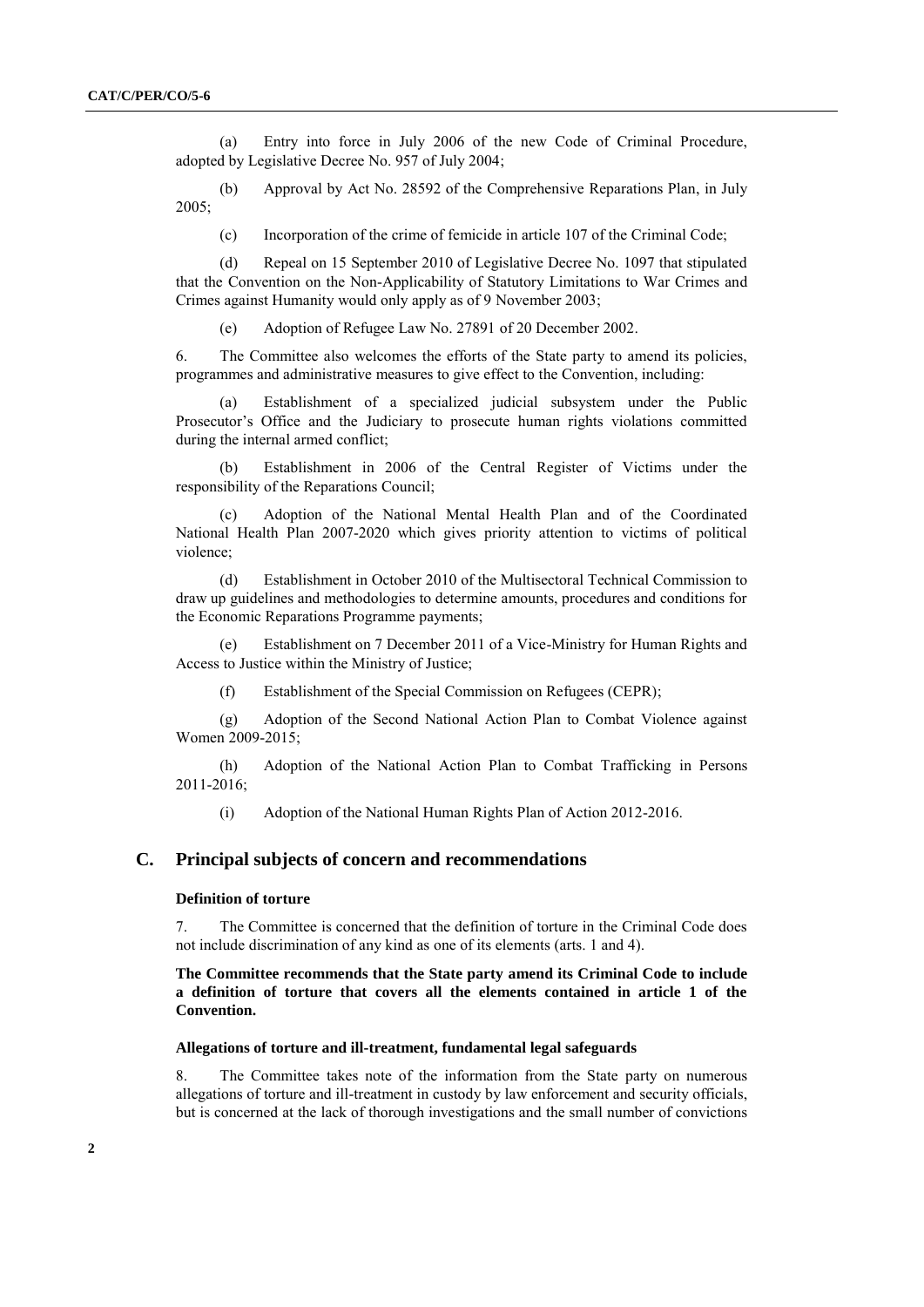under national law. The Committee is concerned that while charges were raised in the case of Mr. Gerson Falla, who died in custody 48 hours after being beaten in detention, no conviction has been pronounced and no one held responsible. The Committee is also concerned that the fundamental legal safeguards for persons detained by police are not always respected and regrets the absence of a specific registry for cases of torture and cruel, inhuman or degrading treatment and punishment. The Committee is further concerned at reports about violence by law enforcement personnel in the context of apprehension. There seems to be no regular assessments of cases of torture allegations based on The Manual on Effective Investigation and Documentation of Torture and Other Cruel, Inhuman or Degrading Treatment or Punishment (the Istanbul Protocol) of detained persons (arts. 2, 10, 12, 13 and 14).

**The State party should take effective measures to:**

**(a) Conduct prompt, impartial and effective investigations of all reports of torture and ill-treatment, bring perpetrators to justice and punish them with appropriate penalties;** 

**(b) Ensure that persons deprived of their liberty enjoy fundamental legal safeguards from the very outset of their detention and have recourse to an independent complaints procedure;**

**(c) Ensure that law enforcement personnel are trained in professional techniques which minimize any risk of harm to apprehended persons;**

**(d) Establish a specific registry for cases of torture and cruel, inhuman or degrading treatment and punishment;**

**(e) Ensure that the Istanbul Protocol is made a mandatory part of the training for all medical professionals involved in the documentation and investigation of allegations of torture and ill-treatment in order to permit proper diagnosing of signs of torture.**

#### **Pretrial detention**

9. The Committee is concerned that some 60 per cent of all detainees are in pretrial detention some of which may last up to 36 months, which contributes to the overcrowding in detention centres throughout the country (arts. 2, 11 and 16).

**The State party should take prompt steps to restrict the use of pretrial detention as well as its duration, using alternative measures to imprisonment in line with the United Nations Standard Minimum Rules for Non-custodial Measures (The Tokyo Rules).** 

#### **Conditions of detention**

10. The Committee is concerned at information about the conditions in detention centres including overcrowding at 114 per cent, deteriorated infrastructure, including food and temperature, poor sanitary conditions and only 54 doctors to cover the entire prison population. In particular, the Committee expresses concern at the conditions in the highsecurity prison at the Callao naval base with prolonged solitary confinement, sensory isolation, prohibition to communicate and half-hour family visits once a month, and at the conditions in the Challapalca and Yanamayo detention centres (arts. 2, 11 and 16).

#### **The State party should:**

**(a) Take immediate steps to reduce overcrowding in places of detention, including by the application of alternatives to imprisonment;**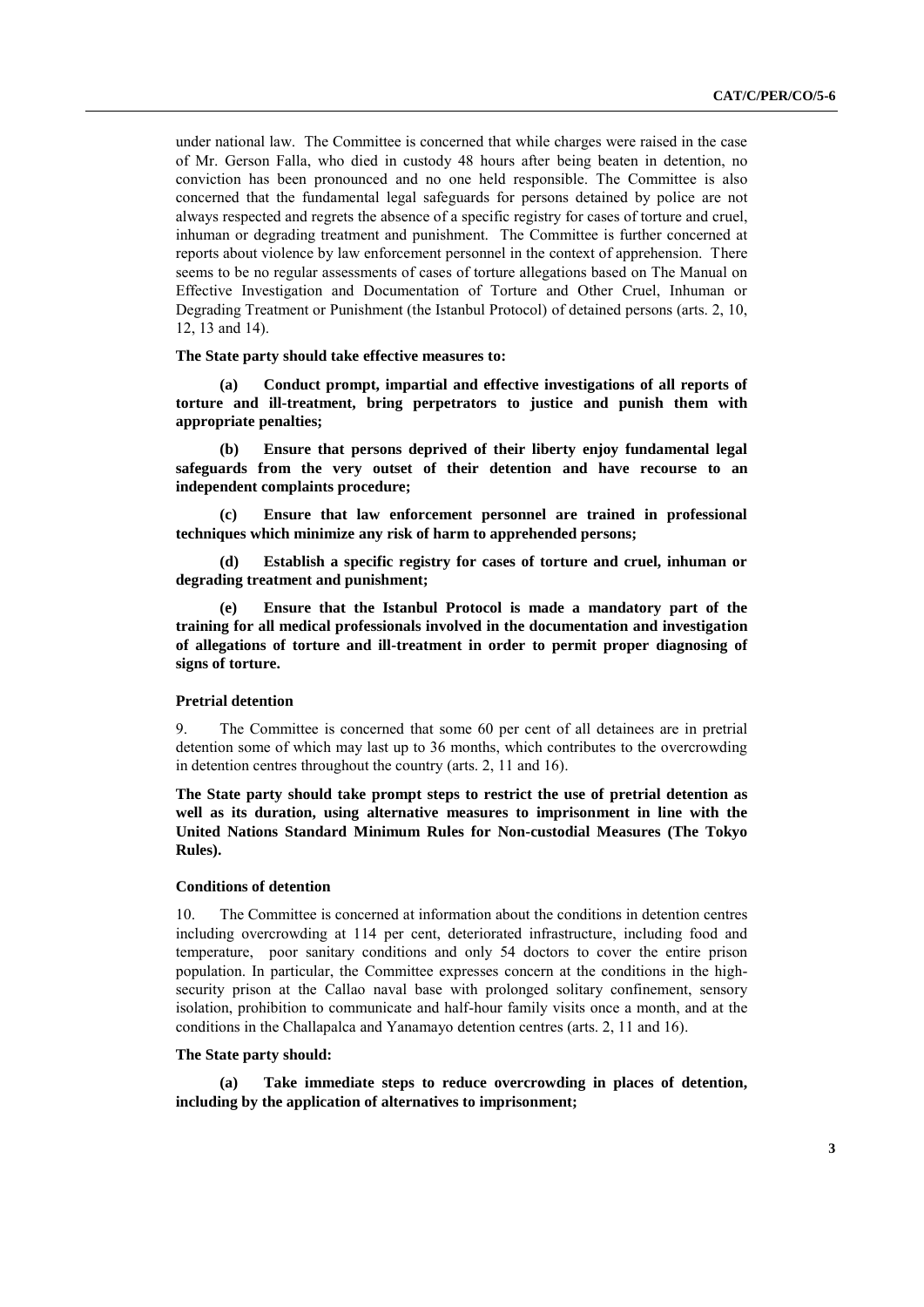**(b) Adopt reasonable time frames for the construction of new prisons and the expansion and renovation of existing places of detention;**

**(c) Ensure that there are sufficient medical professionals, including mental health professionals, in places of detention;**

**(d) Use solitary confinement as a last resort, for as short a time as possible, with the possibility of judicial control;** 

**(e) Ensure that the prisoners in the high-security prison in Callao are treated in conformity with the United Nations Standard Minimum Rules for the Treatment of Prisoners;**

**(f) Consider closing the Challapalca and Yanamayo penitentiary centres.**

#### **Designation of a national preventive mechanism**

11. The Committee is very concerned that six years after its accession to the Optional Protocol to the Convention, the State party has still not set up the national preventive mechanism (art. 2).

**The State party should without further delay establish the national preventive mechanism in full compliance with the Optional Protocol and in particular grant it sufficient financial, human and material resources in order to assume its mandate effectively.**

#### **Use of force**

12. The Committee is concerned at allegations of excessive and disproportionate use of force, including firearms, by the national police and armed forces during social protests as well as arrests of human rights defenders, lawyers, representatives of the Ombudsman and members of the indigenous population during such situations, and that to date there have been no convictions regarding the incidents in Bagua, Celendín or Bambamarca (arts. 2, 10, 12, 13 and 16).

#### **The State party should:**

**(a) Ensure that law enforcement officials receive training on the absolute prohibition of torture, and on in international standards on the use of force and firearms, including on the liabilities in cases of excessive use of force;**

**(b) Expedite the investigation and prosecution of such cases and sanction officials found guilty of such offences with appropriate penalties.**

#### **States of emergency**

13. The Committee is concerned at the frequent imposition of states of emergency, during which restrictions on human rights may give rise to violations of the Convention and that state of emergency has been imposed in relation to peaceful social protests. The Committee is further concerned at the promulgation on 1 September 2010 of Legislative Decree No. 1095 allowing military courts to decide on cases of excessive use of force and human rights violations during state of emergency (art. 2).

**The State party should limit the imposition of state of emergency to situations in which it is strictly necessary, and at all times respect the provisions of the Convention stating that no exceptional circumstances may be invoked as a justification of torture. The State party should consider amending Legislative Decree No. 1095 with a view to bringing all its provisions in line with the State party obligation under the Convention.**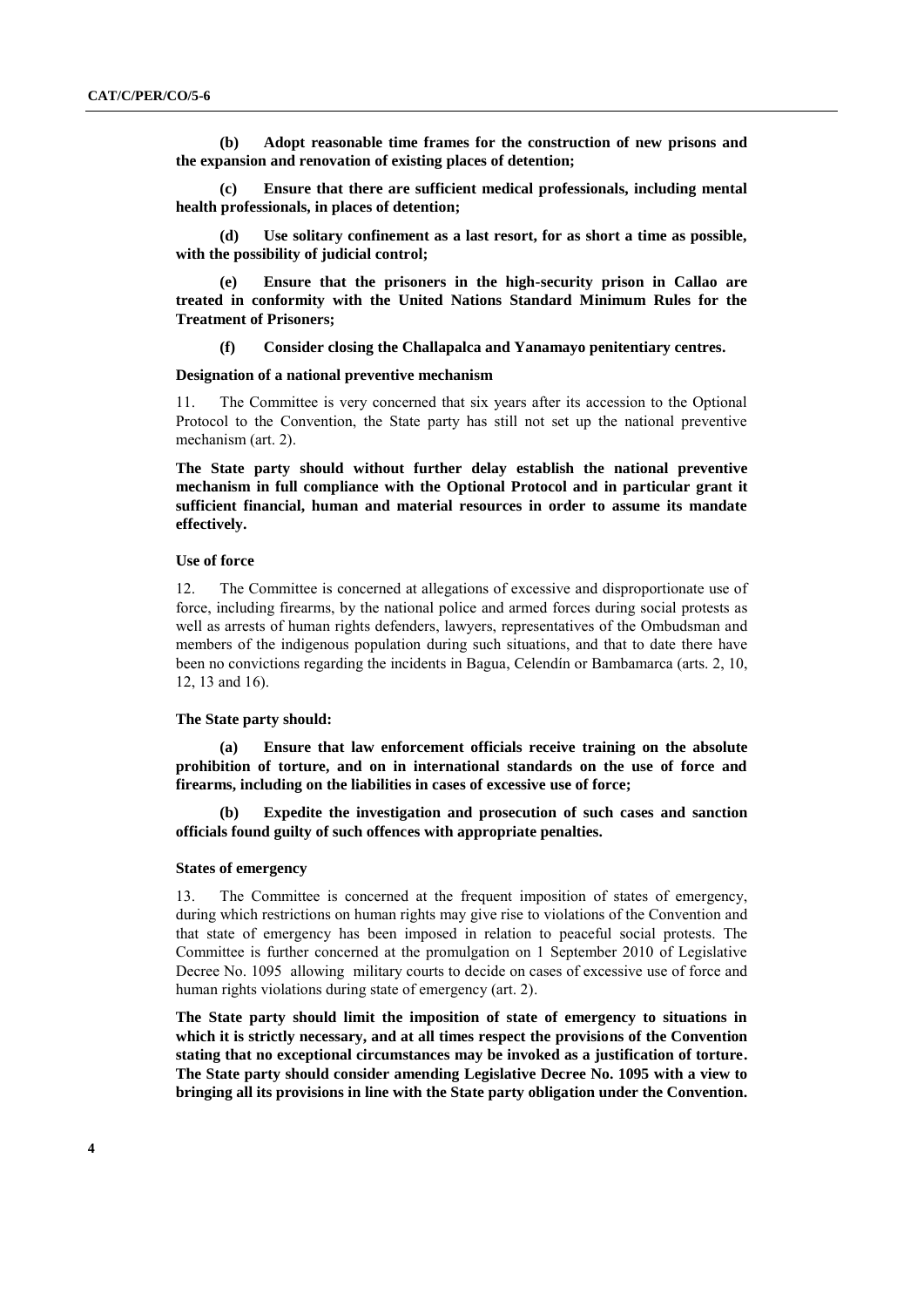#### **Violence against women**

14. The Committee is concerned at reports on widespread violence against women and girls, including domestic and sexual violence and femicide, and at the low numbers of investigations and prosecutions in such cases, as well as the lack of statistics on sexual violence. While taking note of the adoption of the Second National Action Plan to Combat Violence Against Women 2009-2015, the Committee is concerned that domestic violence and forms of sexual violence and harassment, other than the crime of rape, are not defined as offences in the Criminal Code and at the obstacles victims of violence face when accessing justice, combined with the insufficient number of shelters available to them (arts. 2, 12, 13 and 16).

**The State party should intensify its efforts and urgently ensure the implementation of effective protective measures to prevent and combat all forms of violence against women and girls and amend its legislation to include domestic violence and forms of sexual violence as offences under the Criminal Code, as is the case with rape, and develop a better overview on the prevalence of the offence. The State should further strengthen all efforts to prevent violence against women, enhance the access of victims to justice, ensure that all acts of violence are promptly, effectively and impartially investigated and prosecuted, perpetrators brought to justice and victims provided with redress. The State party should set up not only an effective complaints mechanism for women and girls but also a monitoring mechanism to prevent all forms of violence against them. The Ministry of Health should provide specialized training to health personnel dealing with victims of violence and a single, consolidated system for keeping records on cases of violence against women should be established. Broad awareness-raising campaigns should be initiated and training on combating and preventing violence against women and girls for law enforcement officers, judges, lawyers, and social workers should be provided.** 

#### **Reproductive rights and health**

15. The Committee is seriously concerned that illegal abortions are one of the main causes of high maternal mortality in the State party and that the interpretation of therapeutic and legal abortion in cases of medical necessity is too restrictive and lacks clarity, leading women to seek unsafe illegal abortions. The Committee is particularly concerned at the criminalization of abortions in cases of rape and incest as well as the prohibition by the Constitutional Court of the distribution of oral emergency contraception to victims of rape. It is further concerned at the fact that the existing law obliges physicians to bring information on women resorting to post-abortion health services to the attention of the authorities and which may lead to investigation and criminal prosecution, which creates such fear of punishment that, in practice, this constitutes a denial of legal abortion services. The Committee is also concerned at the forced sterilization of women, namely the 2.000 women who were subjected to forced sterilizations under the National Reproductive Health and Family Planning Program between 1996 and 2000, and who have not yet received redress (arts. 2, 10, 12, 13, 14, 15 and 16).

**The State party should review its legislation with a view to:**

**(a) Amending the general prohibition for cases of therapeutic abortion and pregnancy resulting from rape and incest and provide free health coverage in cases of rape;**

**(b) Legalizing the distribution of oral emergency contraception to victims of rape;**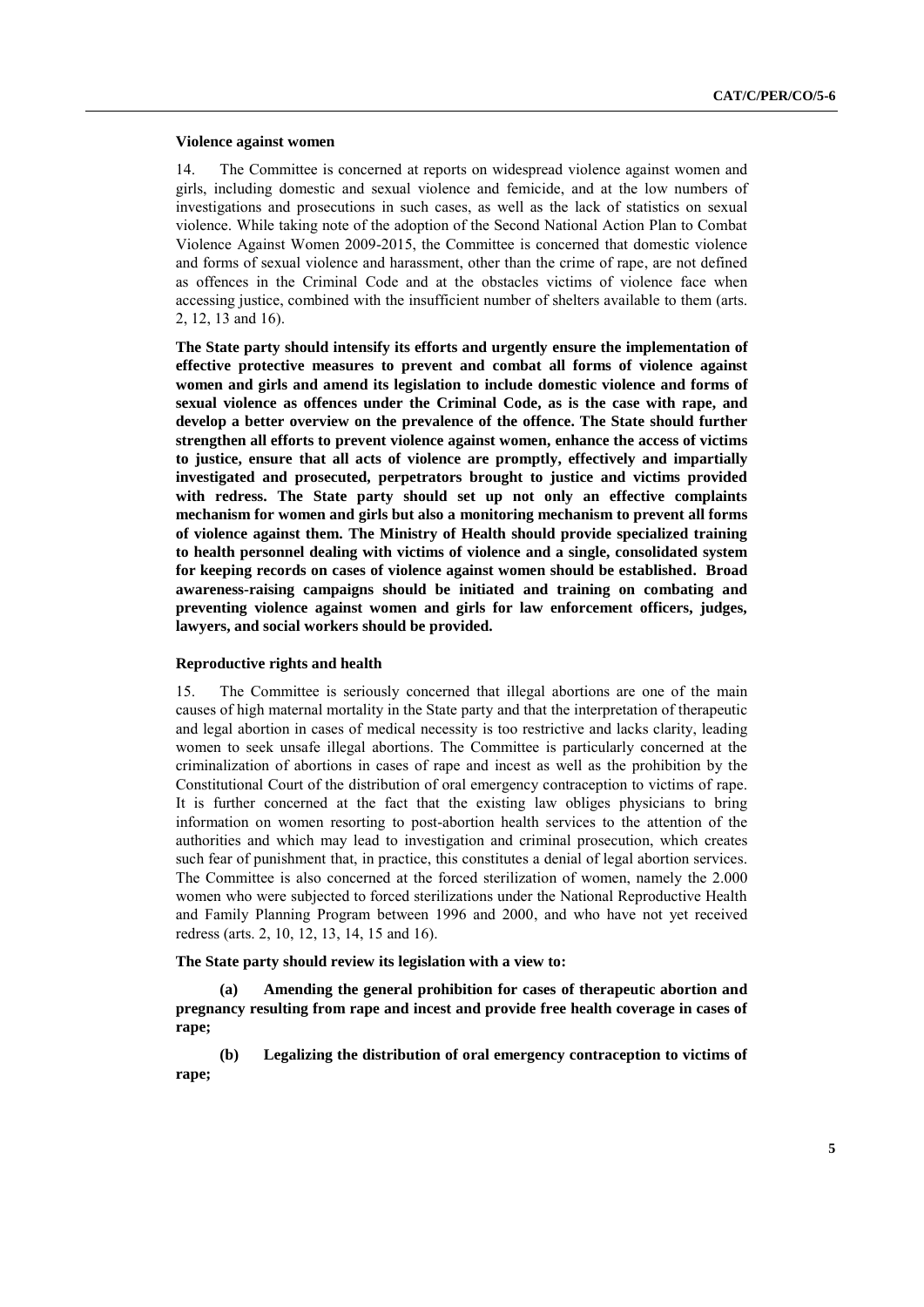**(c) Ensuring that health professionals are aware of and informed about the protocols regarding legal abortions by the Ministry of Health and guarantee immediate and unconditional treatment for persons seeking emergency medical care;**

**(d) Eliminating the practice of extracting confessions for prosecution purposes from women seeking emergency medical care as a result of illegal abortion and penalizing medical personnel for the exercise of their professional responsibilities;**

**(e) Enhancing its provision of family planning information and services and conducting a broad public campaign to raise awareness about cases when therapeutic abortions are legal and the administrative framework to access them.**

**The State party should accelerate all current investigations related to forced sterilization, initiate prompt, impartial and effective investigations of all similar cases and provide adequate redress to all victims of forced sterilization.**

#### **Impunity for acts of torture and ill-treatment during the internal armed conflict**

16. The Committee is gravely concerned at the slow progress of establishing accountability for the estimated 70,000 deaths or enforced disappearances during the internal armed conflict from 1980 to 2000, and at the very small number of convictions and high rate of acquittals in cases prosecuted. It is further concerned at the slow pace of exhumations, identification of and return of bodies to their relatives and the scarcity of qualified personnel. It is also concerned at the requirement by the National Criminal Court that evidence be direct and documentary, and its unwillingness to credit the testimony of victims or their relatives. The Committee is seriously concerned at the absence of full cooperation of the Ministry of Defence to furnish information relevant for the investigations, including lists of army officers present in patrols and army bases in different regions affected by the conflict, and to inform on the aliases and code names frequently used by military officials. While taking note of the introduction of the Victim and Witness Assistance Programme and acknowledging the challenges and difficulties, the Committee is concerned that lack of effective implementation prevents courts from obtaining testimonies and that there are no special measures to protect victims of torture. It is concerned further at the underreporting of cases of sexual violence against women and girls during the armed conflict, the limited number of investigations, the absence of sentences and the lack of effective redress to victims of sexual violence during the conflict. It is also concerned that rape is the only form of sexual violence that may give rise to individual economic compensation under Law No. 28592 and that all forms of sexual violence are not covered by the law on reparation. The Committee takes note that the State party ratified the Rome Statute in 2001, but is concerned that Bill No. 1707/2007/CR on rape as a crime against humanity, was submitted to Congress in 2007, but has not been passed to date (arts. 2, 12, 13, 14 and 16).

**The State party should enhance its efforts to investigate, prosecute and bring to justice the perpetrators of human rights violations, including torture, during the internal armed conflict and ensure the access to truth, justice and compensation for victims. It should strengthen the capacity of the specialized judicial subsystem established for this purpose to conduct trials in an impartial, public and transparent manner, in accordance with international law. It also recommends that the Institute for Legal Medicine enhance its specialized forensic teams to accelerate the exhumations and analysis of human remains, their identification and handing over to relatives. The Committee urges the Ministry of Defence to cooperate with the prosecutors and judges and invites the National Criminal Court to reconsider its criteria for obtaining evidence in cases of human rights violations. Witnesses and victims should be protected and provided with sufficient financial resources under the witness protection programme. The State party should enhance the investigation and**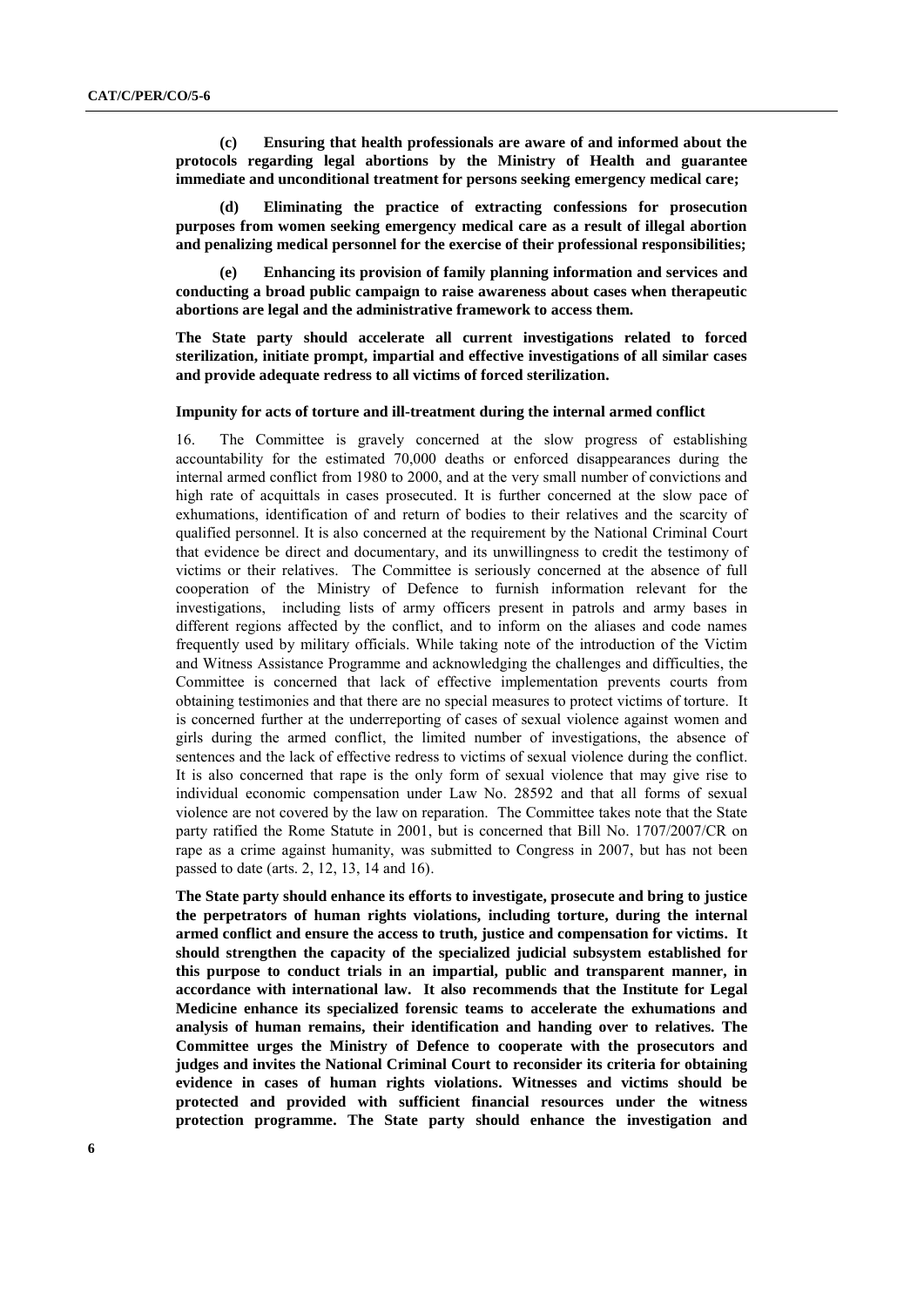**prosecution of all cases of human rights violations committed during the armed conflict, including sexual violence, and provide redress to victims. All forms of sexual violence should be included in national legislation prohibiting torture and Law No. 28592 should be enacted in order to allow for individual economic compensation for such crimes. The Committee recommends that the State party expedite the implementation of the Rome Statute in national legislation.**

## **Comprehensive Reparation Plan**

17. While taking note of the introduction of the Comprehensive Reparation Plan and the establishment of the Central Register of Victims concerning reparation for victims of violence during the internal armed conflict from 1980 to 2000, the Committee is concerned that Supreme Decree No. 051-2011-PCM will be implemented to close the Central Register of Victims in spite of some 28,000 outstanding files requiring evaluation under the Economic Reparation Programme. The Committee is also concerned at the insufficient amount of economic reparation and at the slow pace of payments (art. 14).

## **The Committee recommends that:**

**(a) The Reparation Council remain open and that the State party ensure that the Central Register of Victims continues the process for determining and identifying beneficiaries of the Economic Reparation Programme and amend article 41 of the regulations governing Act No. 28592 accordingly;**

**(b) Allocation be made for sufficient financial and human resources required for the full and timely implementation of the Comprehensive Reparation Plan and that an increase in the amount of economic reparation be made which should cover all the persons concerned.**

## **Medical and psychological care for victims of torture**

18. While noting that torture victims of the internal armed conflict are entitled to receive health services under the Comprehensive Reparation Plan and the comprehensive health insurance scheme and that the National Criminal Court has ruled in recent cases of torture that victims of torture should be given free physical and mental health care until they were fully recovered, the Committee is concerned that the plan is far from being fully implemented, that there is no specialized programme of medical and psychological care or rehabilitation for victims of torture and that there are no records showing the number of torture victims benefiting from health programmes. The Committee is further concerned at the limited use of manuals developed to assess psychological sequelae of torture. A rehabilitation programme should also be provided for post-conflict victims of torture (art. 14).

## **The State party should ensure that:**

**(a) Public policies regarding full and complete redress to victims of torture and ill-treatment are fully developed and disseminated, including the provision of such specialized services in individual cases as may be necessary regardless of geographical location, the socio-economic situation of victims, gender, and real or perceived affiliation with current or former opposition groups;**

**(b) Specialized services that are provided are of a sufficient quality to enable all victims of torture to achieve as full rehabilitation as possible. These services should take into account holistic rehabilitation methodologies such as combination of medical and psychological care as well as legal, social, community and family-based,**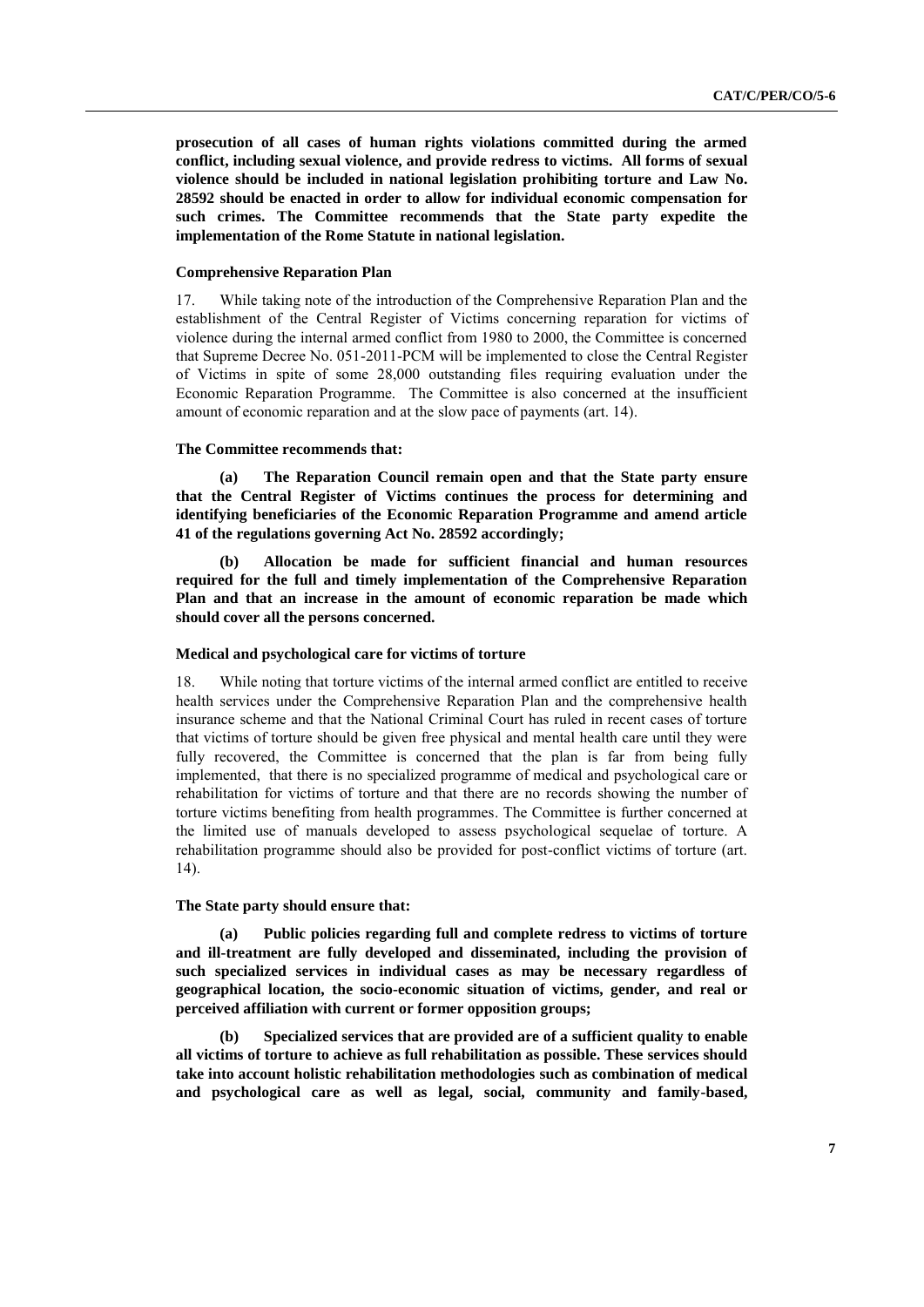**vocational, educational services, and interim economic and reintegration support and that services are available for that purpose in all parts of the country;**

**(c) The recently adopted manual for evaluation of psychological effects of torture by the** *Fiscalía de la Nación* **is implemented;**

**(d) A database is set up on the number of victims of torture, both from the period of the internal armed conflict and the post-2000 period, who have benefitted from health programmes.**

**The Committee draws the attention of the State party to the recently adopted general comment No 3 (2012) on article 14 of the Convention which explains the content and scope of the obligations of States parties to provide full redress to victims of torture.**

#### **Persons with disabilities**

19. The Committee is concerned at reports of violent and discriminatory practices against persons with disabilities in medical settings, including minors, deprivation of liberty, without access to basic legal safeguards, and the use of restraint, as well as the continuous enforced administration of treatments such as Electro Convulsive Therapy. The Committee welcomes the suspension of the technical norm for Family Planning 536/2005- MINSA, of 26 July 2005, which permits persons with "mental incompetence" to be sterilized without their free and informed consent, but remains concerned that the decree is not repealed (arts. 2, 12, 13, 14 and 16).

**The Committee recommends that the State party adopt the draft bill on the rights of persons with disabilities, submitted to the Congress in March 2011, and ensure that all legal safeguards for people in institutions are respected, urges the State party to promptly, effectively and impartially investigate all instances of ill-treatment, and to prosecute those responsible. The State party should, as a matter of urgency, repeal the suspended administrative decree which allows the forced sterilization of persons with mental disabilities.** 

#### **Violence against children, including corporal punishment**

20. The Committee is concerned that violence against children, including domestic and sexual violence, is widespread and that corporal punishment of children in the home, schools, penal institutions and care settings is not explicitly prohibited (arts. 2 and 16).

**The Committee recommends that the Code on Children and Adolescents and the Penal Execution Code be amended to explicitly prohibit violence against children, and in particular sexual violence, and define corporal punishment in all settings as an offence under the law.**

#### **Contemporary forms of slavery, including forced labour and trafficking**

21. The Committee is concerned at reports on forced labour practices amounting to slavery, debt bondage (*enganche*) and serfdom in such sectors as agriculture, stock-raising and forestry that particularly concern indigenous communities, and also at the situation of domestic workers living in conditions of domestic servitude. It is further gravely concerned at the increasing number of children affected by the worst forms of child labour in various sectors such as mining, brick-making and saw mills and that one third of persons in domestic servitude are children. The Committee is particularly concerned that the prohibition of slavery and forced labour is not adequately covered in the Penal Code. The Committee is further concerned at the trafficking in human beings for labour and sexual exploitation and in particular of women and young girls from impoverished rural regions in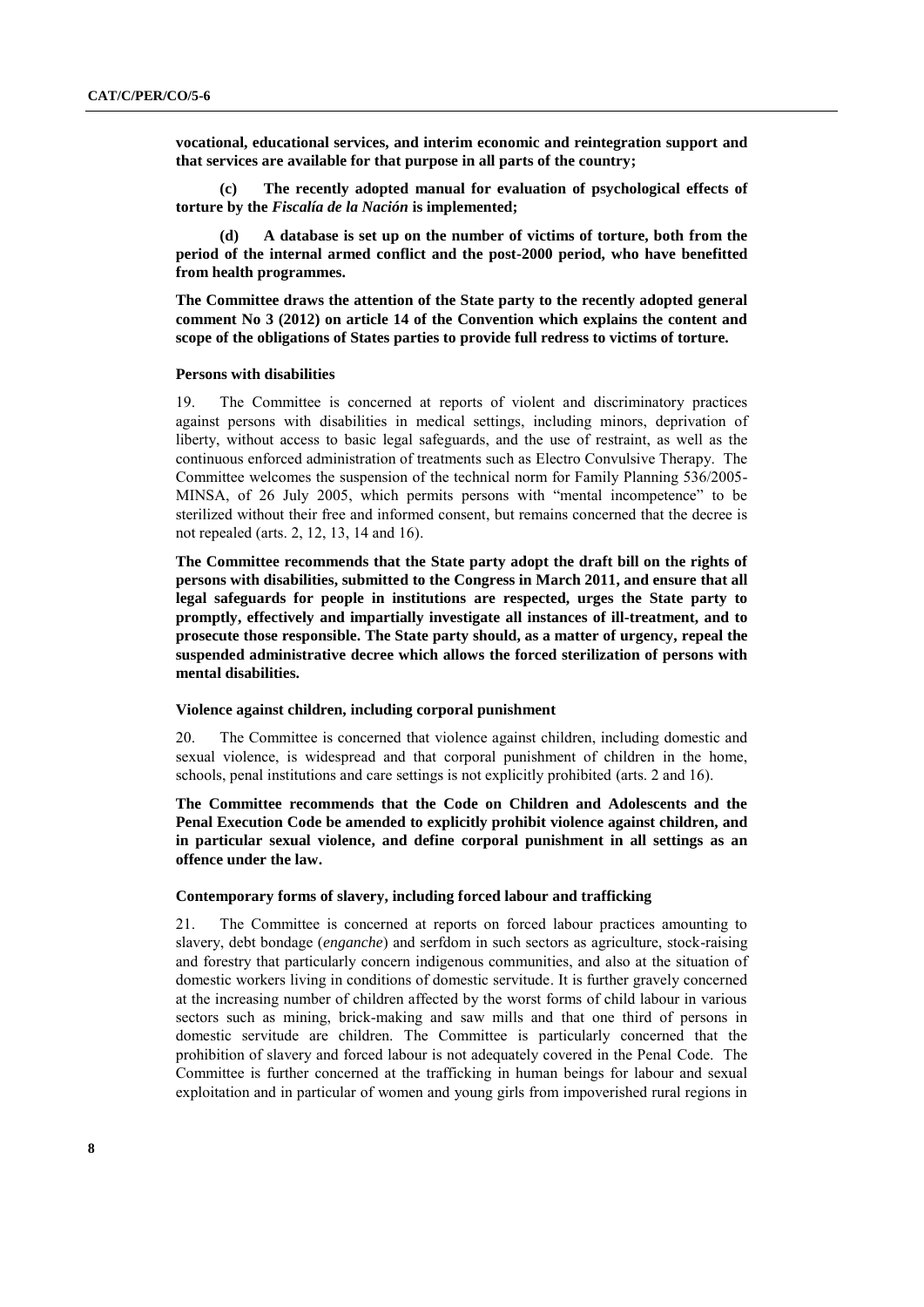the Amazon who are recruited and coerced into prostitution in brothels located in mining shantytowns (arts. 2, 12, 13, 14 and 16).

#### **The State party should strengthen its efforts to:**

**(a) Adopt legislative measures to eradicate forced labour, serfdom and domestic servitude;**

**(b) Ensure in practice the elimination of such contemporary forms of slavery and in particular protect children;**

**(c) Carry out prompt investigation, prosecution and adequate punishment of perpetrators and provide protection, free legal aid, rehabilitation and compensation for victims of forced labour and trafficking;**

**(d) Raise awareness of and train law enforcement personnel, judges and prosecutors on trafficking in persons and improve the identification of victims of trafficking;**

**(e) Amend the Penal Code and the Domestic Workers Act so that they are brought in line with international standards.** 

## **Attacks against members of the lesbian, gay, bisexual, and transgender (LGBT) community**

22. The Committee is seriously concerned at reports of harassment and violent attacks, some of which have resulted in deaths, against the LGBT community by members of the national police, armed forces, municipal security patrols (*serenos*) and prison officials and at arbitrary detention and physical abuse in police stations with denial of fundamental legal safeguards (arts. 2, 11, 12, 13 and 16).

**The State party should take effective measures to protect the LGBT community from attacks, abuse and arbitrary detention and ensure that all acts of violence are promptly, effectively and impartially investigated and prosecuted, perpetrators brought to justice and victims provided with redress.** 

## **Data collection**

23. The Committee regrets the absence of comprehensive and disaggregated data on complaints, investigations, prosecutions and convictions of cases of torture and ill treatment by law enforcement, military, security and prison personnel, as well as on trafficking, violence, against women, children and other vulnerable groups, including domestic and sexual violence, as well as means of redress (arts. 2, 11, 12, 13, 14 and 16).

**The State party should compile statistical data relevant to the monitoring of the implementation of the Convention at the national level, including disaggregated data on complaints, investigations, prosecutions and convictions of cases of torture and illtreatment by law enforcement and prison personnel, trafficking, violence, including domestic and sexual, against women, children and other vulnerable groups as well as on means of redress, including compensation and rehabilitation, provided to the victims.**

24. The Committee invites the State party to consider ratifying the other United Nations human rights treaties to which it is not yet party, namely the Second Optional Protocol to the International Covenant on Civil and Political rights, aiming at the abolition of the death penalty and the Optional Protocol to the International Covenant on Economic, Social and Cultural Rights.